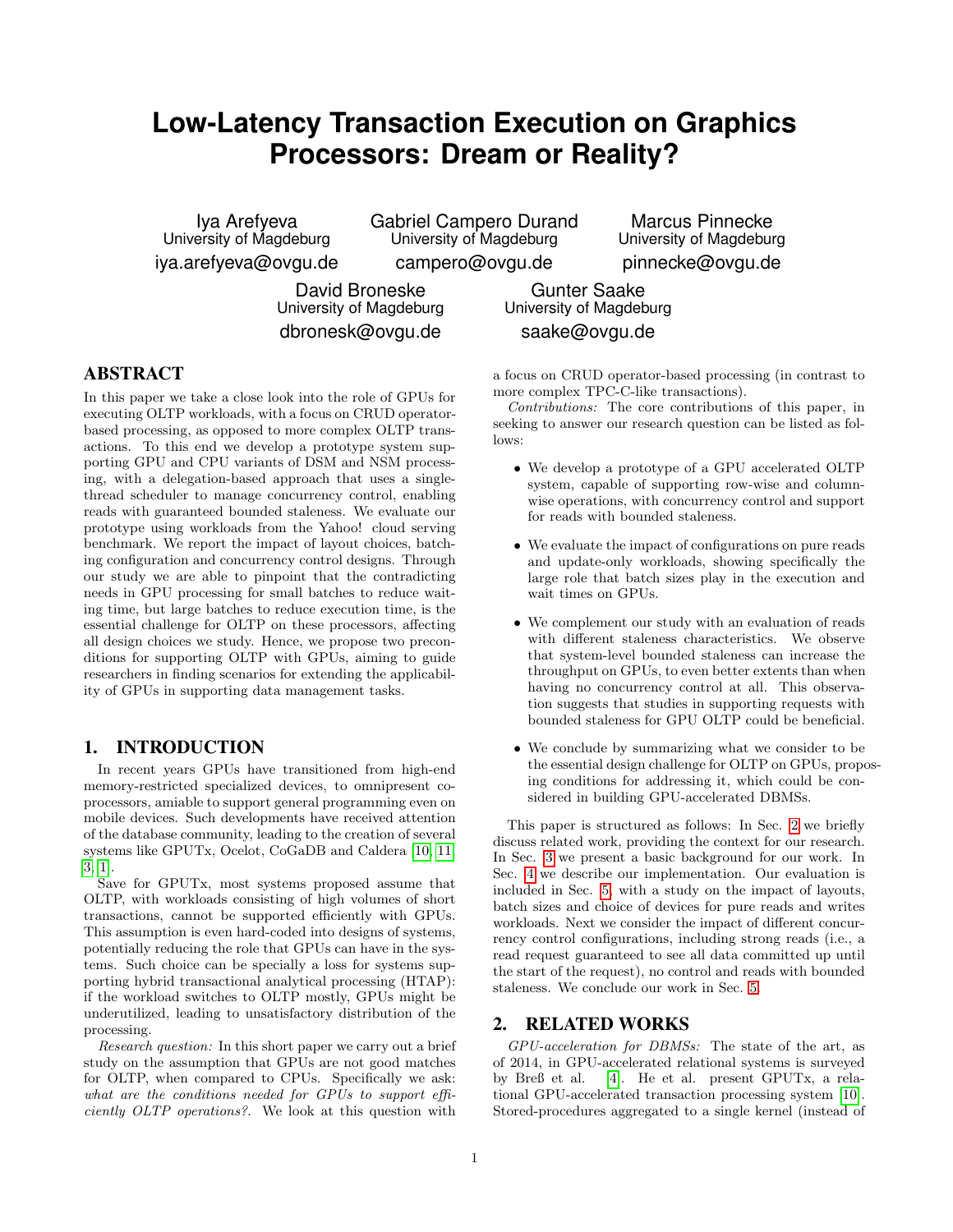primitive operators) and the adoption of transactions (via either partition-based or k-set-based lock-free protocols) form the basis of GPUTx. The approach of a k-set transactional protocol (where operations are given the freedom to execute as long as their dependencies are kept) is similar to our design for concurrency control [\(5.2\)](#page-2-2), however, unlike GPUTx, we prototype a query engine running fine-grained operators, instead of more complex transactions.

Ocelot, as developed by Heimel et al., is a hardwareoblivious version of a GPU-accelerated database [\[11\]](#page-5-1), stemming from its implementation in OpenCL. Ocelot acts as an extension to MonetDB, offering new operators to the MonetDB query engine. We share with Ocelot the implementation in OpenCL, we diverge, however, since Ocelot does not consider batch-wise concurrency control (i.e., it inherits the optimistic concurrency control from MonetDB) and focuses on OLAP operations. Similarly, CoGaDB [\[3\]](#page-5-2) is focused on OLAP operations and on the problem of operator placement, aspects that are not specific to our current study.

Mega-KV by Zang et al., is a co-processor accelerated keyvalue store [\[14\]](#page-5-5) with the GPU hosting a portion of the data (hashes for keys), and the CPU-memory holding the rest. Authors propose a priority scheduling for collected batches of operators. Priorities match the expected arrival rate, with reads ranking higher than write operations. In our current work we adopt a similar batching of requests, but have not considered prioritization.

More recently, Appaswamy et al. proposed Caldera, a system for heterogeneous transactional and analytical processing using GPU acceleration [\[1\]](#page-5-3). As a task distribution approach Caldera uses delegation, with data-to-core assignations, threads-to-transaction mappings, and threads managing concurrency control via explicit message passing. In their system GPUs serve as processors for OLAP workloads, given their massive parallelism; however no consideration is given on the potential of GPUs to serve OLTP operations.

Consequently, we find little to no research on the specifics of operator-based (instead of procedure-based) batched execution for OLTP in GPU-accelerated relational systems, justifying the interest in filling a specific research gap which could help in expanding the role of GPUs in DBMSs.

OLTP benchmarks: There is a wide variety in the design of OLTP benchmarks, from traditional frameworks like TPC-C, relying on complex operations testing write-heavy transactions, to more simple systems like YCSB, which are good for studying specific features of databases (e.g. their concurrency control approach). Difallah et al. present OLTP-Bench [\[7\]](#page-5-6), a tool for running OLTP benchmarks, encompassing traditional transactional benchmarks (e.g. TPC-C, TATP), web-oriented benchmarks (e.g. epinions, twitter) with graph-like queries, and feature-testing benchmarks (e.g. YCSB, SIBench). For our study we select a benchmark of the latest group (YCSB), since it enables us to focus on the core fine-grained aspects of OLTP on GPUs, such as the impact of batch sizes, concurrency control configuration and layout, on the overall throughput.

Bounded staleness and its evaluation: Systems that manage replicated data are hard-pressed to provide high performance for strong reads (i.e., a read request guaranteed to see all data committed up until the start of the request). To balance the performance penalty for such operations, many systems allow reads with bounded staleness (i.e., read operations for which there is a guarantee that the values being read correspond to a version not too behind in time). Research on this topic extends to the late 1980s, with several proposals for formal transactional models to incorporate guarantees for such bounds. Fekete gives a concise overview of the field with a focus on models [\[8\]](#page-5-7). Chayka et al. survey alternative measurements proposed in the literature for staleness of individual read requests, or of replicas as a whole [\[5\]](#page-5-8).

# <span id="page-1-0"></span>3. BACKGROUND

This section establishes the basic background on row-wise and column-wise storage models, as it pertains to their porting to GPUs. We follow by a concise description of GPU programming and execution models, which serve as a basis to present our evaluation.

#### 3.1 Row vs. Column Store

In row stores, tuples are stored in memory contiguously. This allows to quickly perform operations affecting all attributes (e.g., to add/delete a record), making row stores a good fit for OLTP operations. When only a fraction of attributes is needed, row stores might be less efficient since unnecessary fields are mixed together with relevant data [\[13\]](#page-5-9). A challenge particular to working with row stores in GPUs is to align memory accesses while supporting variable attribute sizes. However, in recent years hardware alignment is less of a concern for sequential memory accesses as before<sup>[1](#page-1-1)</sup>.

In column stores all fields of a particular column are stored one after another. All columns of a table may be stored in different memory blocks each, or one after another in a contiguous memory block. This allows to read only the necessary data, providing high performance for operations that affect only values of one or a few columns. Thus, column stores are beneficial for OLAP, which often consists of complex queries that involve aggregations over all values of a column. Additionally, column stores are able to achieve a better compression rate, which allows more data to be stored in memory. This is especially important for GPUs, since their memory size is relatively small compared to their main memory counterpart. The addition of a tuple requires accessing  $N$  memory positions individually, when N is the number of attributes in the schema of the table. Since fields of a tuple in row store are located next to each other in memory, they are likely to be pre-fetched in the cache, which, theoretically, makes row stores more efficient for "INSERT" operations.

Given these properties, row stores are well suited for applications that have record-centric data access patterns, while column stores are often utilized in systems with an attributecentric data access patterns [\[13\]](#page-5-9).

## 3.2 GPU Architecture and Programming Model

Central processing units (CPUs) usually consist of a few powerful cores and are designed for task parallelism, i.e. simultaneous execution of different tasks. CPU processing style is a good fit for OLTP, which involves a big amount of queries, each of them accessing a small number of bytes.

<span id="page-1-1"></span><sup>1</sup>Nvidia researchers point out that in devices of compute capability 2.0, accesses by threads in a warp are coalesced into as few cache lines as possible, reducing, w.r.t previous generations, the impact of misaligned accesses on throughput for sequential access across threads ([https://devblogs.nvidia.com/](https://devblogs.nvidia.com/how-access-global-memory-efficiently-cuda-c-kernels) [how-access-global-memory-efficiently-cuda-c-kernels](https://devblogs.nvidia.com/how-access-global-memory-efficiently-cuda-c-kernels)).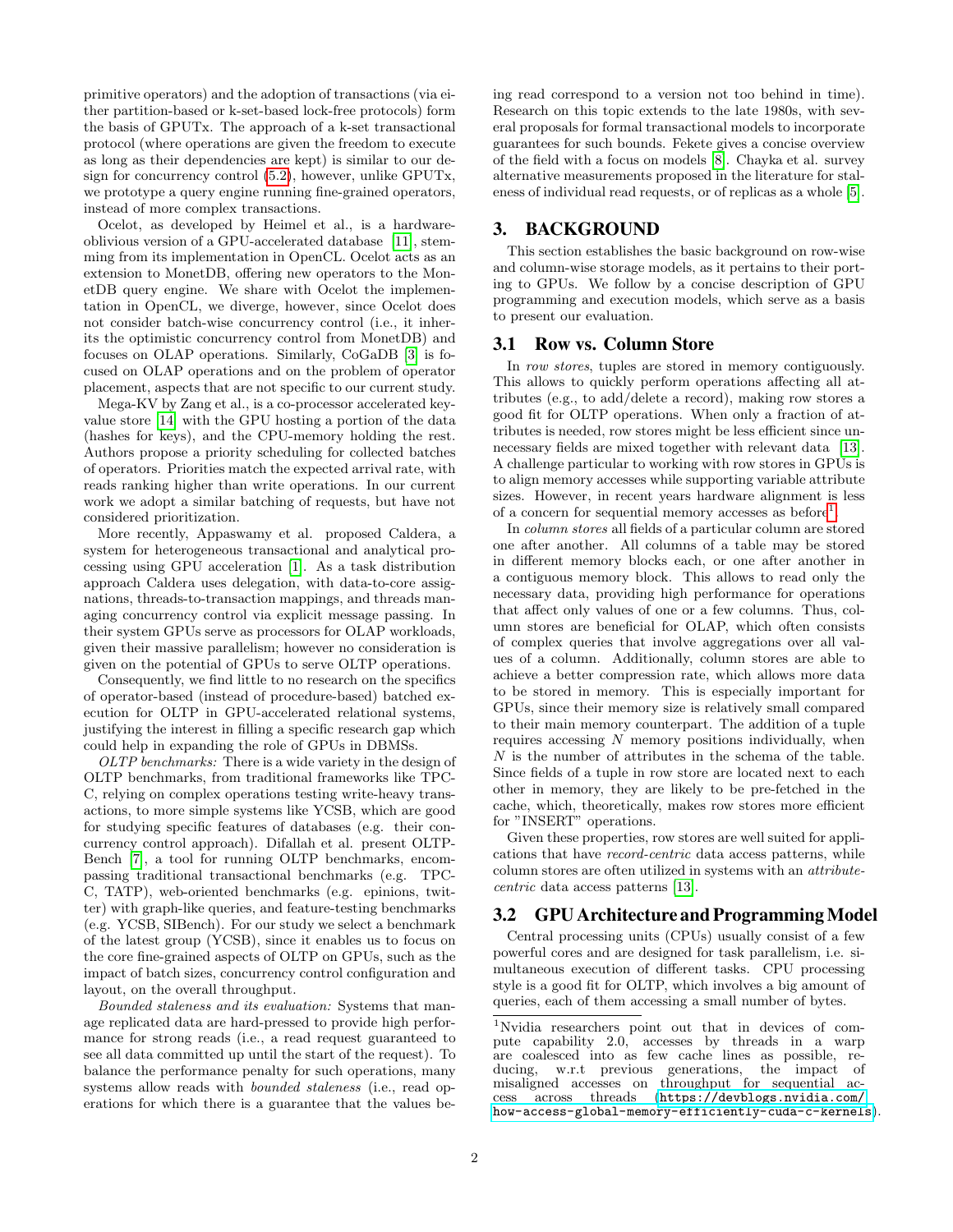In contrast to CPUs, graphics processing units (GPUs) are composed of multiple cores, and are well suited for data parallelism, i.e. executing tasks, that can be performed on many units of data in parallel. This makes GPUs efficient at executing OLAP queries, since they often require doing the same operation on a lot of fields.

GPUs have several memory types: local, shared, global, constant and texture memories. Each thread has its own local memory, which is visible only to this thread. Threads are grouped into blocks, and can use shared memory, visible only to threads within a block. Global, constant and texture memories are shared across all thread blocks.

A program executed on a GPU is called a kernel, it performs operations on one element of the data (e.g., a field or a tuple) and forms a basic unit of parallelism.

The data to process should be sent to the GPU via the PCI-E bus before the execution, and the result is sent back to the main memory after the execution is finished. Another option is to use pinned host memory, which allows to transfer the accessed data from the main memory to the GPU during the execution, since it is guaranteed that the page is not swapped out.

For our implementation, we use OpenCL (Open Computing Language). It is one of the most popular frameworks for heterogeneous programming and is supported by several platforms, including Nvidia, AMD and Intel.

# <span id="page-2-0"></span>4. DESIGN DECISIONS

This section provides brief description of the storage engine and of the benchmark used for evaluation.

#### 4.1 Framework Design

Our storage engine is implemented in  $C++$ , because this language allows to efficiently perform memory manipulations, and also makes it possible to use the standard OpenCL API directly, without the overhead of using third-party APIs.

The data in the engine can be stored either row-wise (in one contiguous array of type  $char$ ) or column-wise (in N such arrays, where  $N$  is the number of attributes), and either CPU or GPU can be selected for its processing. One kernel operates one element at a time, for instance, reading 10 tuples requires running the kernel  $10^*N$  times. In our tests we assume single-sited transactions only.

In case the GPU is used, enough space for the table is allocated in the device memory, and the table is stored there entirely, without storing an additional copy in the RAM. Only the necessary data (e.g., indices and new values) are transferred to the GPU during the processing of workloads. A list of keys and their corresponding rows is maintained by the CPU.

Client requests are handled in a single thread. Whenever a client sends a new request, both the client and the request are saved and stored until the server collects enough requests of a given operator to process a batch. The assignation of request-to-batch is ordered such that there are no conflicts per key (i.e., we adopt a form of conflictless task-scheduling). In case there are no new messages for more than a threshold (in our experiments we decided on a threshold of 100 milliseconds), all the collected requests are processed, because otherwise such cases would deteriorate results.

## 4.2 Yahoo! cloud serving benchmark

For creating reasonable client requests, we use the Yahoo! cloud serving benchmark (YCSB) [\[6\]](#page-5-10). It comes with several predefined workloads consisting of different proportions of insert, read, update, delete and short scan operations, and allows to implement new workloads. Workloads allow to define the number of records in the table, the proportion and the types of executed operations, and the distribution of requests across the records (Zipfian, uniform or latest). A record in YCSB consists of a key and a set of fields that contain random characters.

Each client sends one request to the server, waits for the reply, and then is able to send the next request. Therefore, several clients are required to process workloads in parallel, for instance, it is necessary to create  $N$  clients in order to execute operations in batches of size N.

## <span id="page-2-1"></span>5. EVALUATION

The following results were obtained by using an Intel Xeon E5-2630 CPU and an Nvidia Tesla K40c GPU. The operating system we use is CentOS 7.1 with kernel version 3.10.0, the OpenCL version is 1.2. All the workloads access a table with 10k entries, where each row consists of 10 attributes of equal size (100 bytes each). The minimum and maximum batch sizes are set to 50 and 500 correspondingly. The maximum throughput in this system, measured by performing no operations on the server, was 71k op/s for a pure read workload and 130k op/s for an update-only workload.

#### 5.1 Pure Reads and Updates

To assess the efficiency of GPUs on short read only and write only operations, we ran two separate workloads. The first workload contains 100k read operations, each requesting all the fields of a row, which results in accessing 1M fields in total. The second workload performs 1M update operations, which change only one field of a row. Both workloads access the entries following a Zipfian distribution.

It can be seen that for workloads consisting only of these operations (Fig.  $1(a)-(c)$ ), the combination of CPU and row store provides the best performance, while GPU with column store is consistently the slowest. Small batches prove to be more beneficial than larger ones even for GPUs, although the pure processing time (i.e., time for executing the operations only, excluding batch collection) decreases with increasing batch size (Fig.  $1(c)$  and  $2(c)$ ). At small batches, though there is almost no overhead in waiting to collect a batch, the execution on GPUs is inefficient, leading to higher latencies. At larger batches, the execution latency is reduced, at the cost of an increased waiting time. Considering the impact on latency, we observe that fast response per request plays a more important role in determining the total latency than does small processing time.

#### <span id="page-2-2"></span>5.2 Concurrency Control

When operations are executed in batches, they might interfere with one another, and correct results are not guaranteed by default. In order to provide a transactional context, for every new operation we check whether the accessed row has already been accessed by a collected, but not yet executed request. In case the operation interferes with any of the previously received operations, we execute the whole batch that contains the previous one. For instance, if after receiving a new update operation U, we detect that the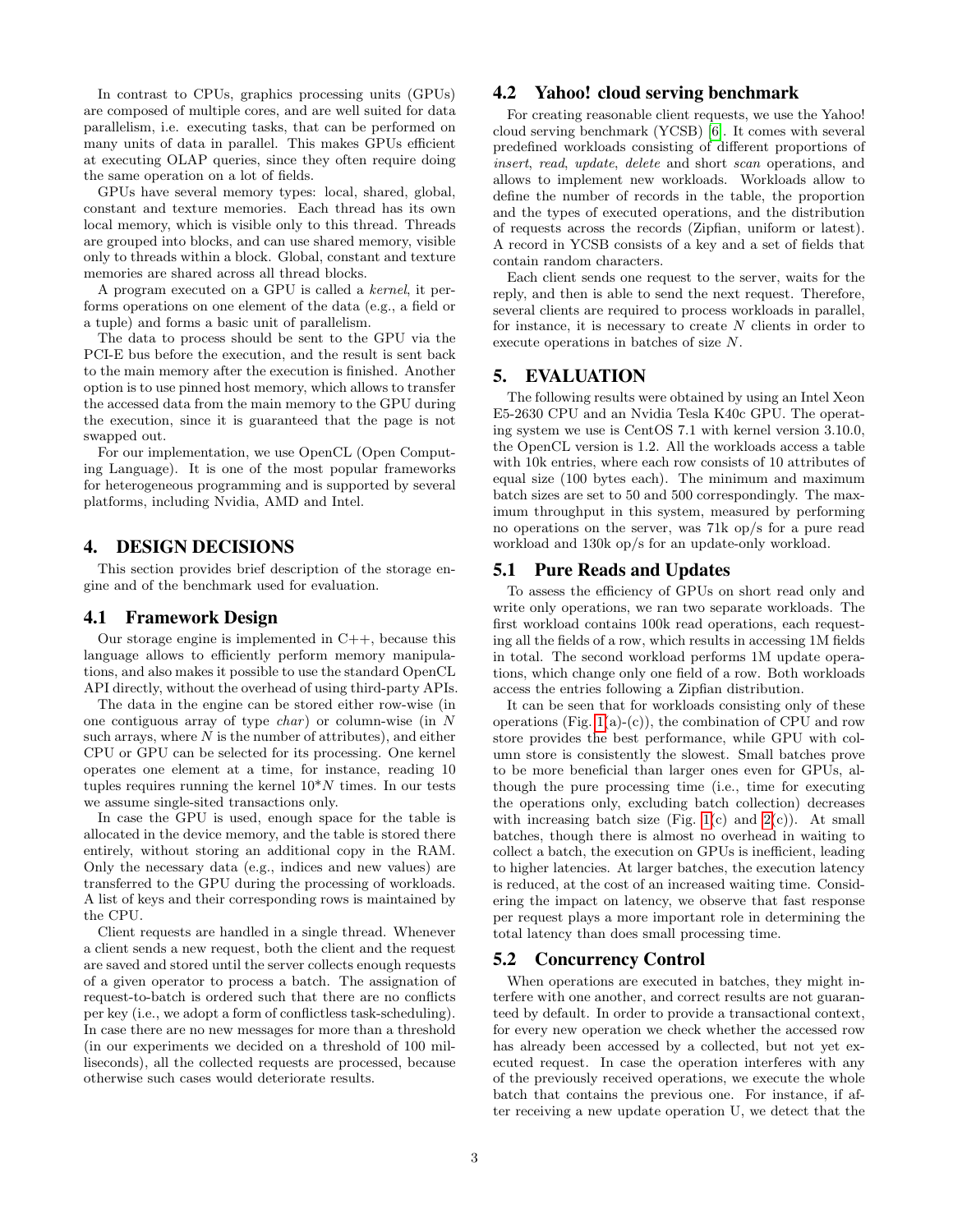

<span id="page-3-0"></span>Figure 1: Latency (in ms) and throughput (op/s) for read-only workload.



<span id="page-3-1"></span>Figure 2: Latency (in ms) and throughput (op/s) for update-only workload.

requested row is accessed by a previously collected read operation R, all the read operations are executed. Accordingly we support a basic transactional scheme that does not manage, in the current implementation, transaction failures and rollbacks.

Additionally, in order to analyze, how allowing stale reads would affect the performance, we removed concurrency control for read operations, and let them be executed with a staleness bound of 10 milliseconds (i.e., read operations might not see the writes of operations more recent than 10 milliseconds).

For this evaluation we employed a workload containing 100 k operations, 50% of them being read and the other 50% being update operations. 80% of the operations access entries from the hot set, which consists of the last 20% of entries. Fig. [3](#page-3-3)[-6](#page-4-1) shows the throughput for each of the four combinations of devices and storage models in our study.

Enabling concurrency control increased the throughput for the CPU, since it often leads to immediate execution of small batches and hence shorter response times. However, despite the improvements in the waiting time, the GPU's performance is decreased, since the processing of very small batches does not allow to utilize the GPU efficiently, and the increase in the execution time exceeds the time gained by faster responses.

Allowing stale reads is beneficial for all the combinations except for GPU with column store, because read operations are executed without the long waiting time caused by in-

<span id="page-3-2"></span>

<span id="page-3-3"></span>Figure 3: Throughput (op/s) for mixed read and update workload, CPU & row store.

complete batches, and hence operations proceed in small batches that increase the already high execution time of the operations on column stores. One might note that for this workload big batches are more beneficial than small ones. Unlike in the pure read and update workloads, the server rarely manages to collect full batches, and thus waits before the execution to make sure that there are no more requests coming. This waiting time is more harmful for small batches, because the server has to wait more often. This issue could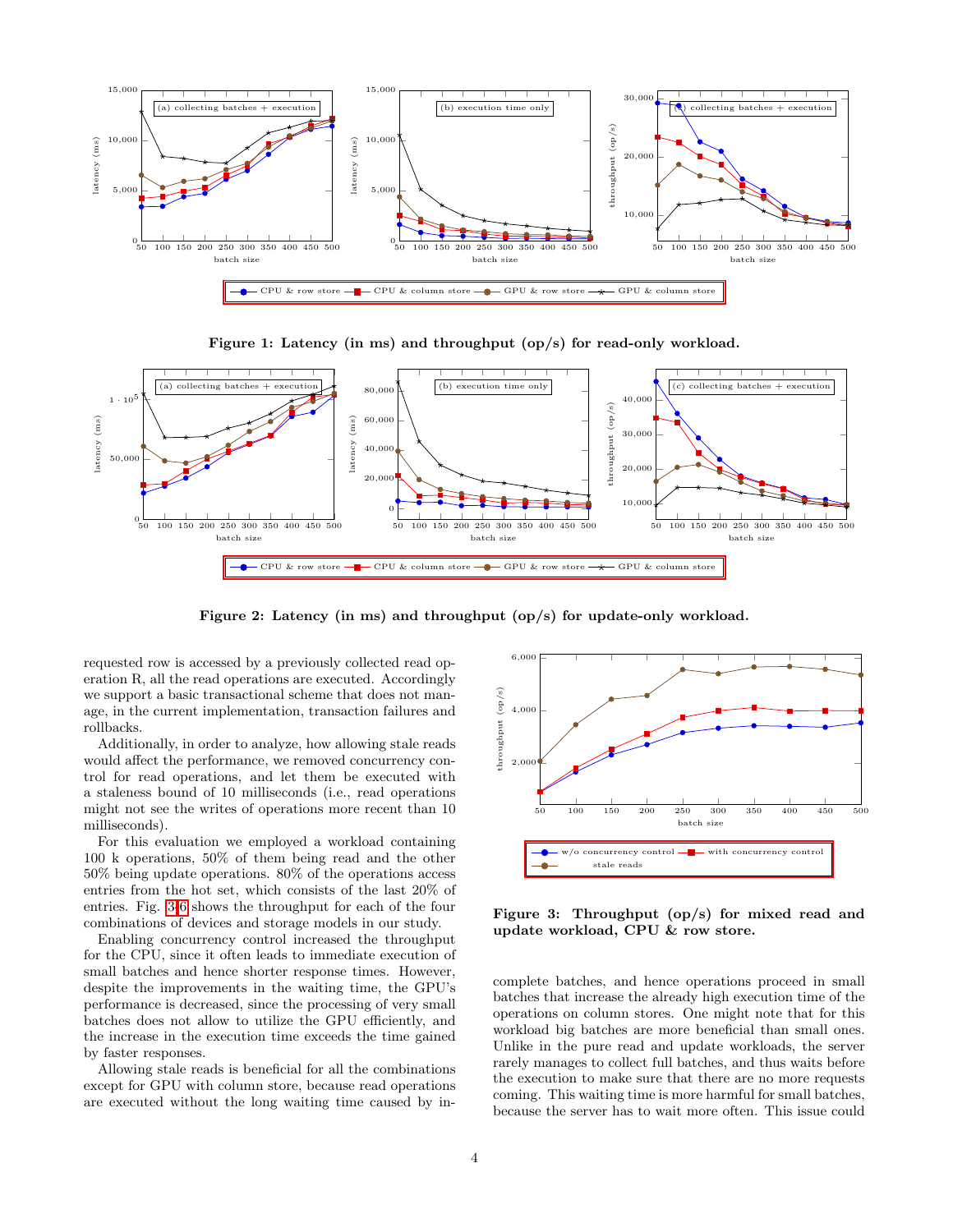

Figure 4: Throughput (op/s) for mixed read and update workload, CPU & column store.



Figure 5: Throughput (op/s) for mixed read and update workload, GPU & row store.

be resolved by adjusting the waiting time spent by the server before executing everything it has collected.

#### 5.3 Discussion

The above described results allow to make the following observations.

CPU and row store outperforms other combinations in both reads and updates, followed by CPU and column store and GPU and row store. GPU with column store seems to provide the worst performance. The difference between the combinations gets less noticeable with increasing batch sizes, because most of the time is taken by handling clients and collecting the batches.

While for the CPU small batches are always more beneficial than big ones, for the GPU the fast response time does not always compensate for the high execution time. One might see that batch size 100 leads to lower latency (Fig.  $1(a)$ ) and  $2(a)$  and higher throughput (Fig. [1\(](#page-3-0)c) and  $2(c)$ ) than batch size 50, because the GPU is utilized more efficiently, although it takes more time to collect these batches.

Enabling concurrency control (i.e. serving only strong reads) is beneficial for the CPU, since it allows to process smaller batches and reply to clients quicker. Stale reads further improve the performance, because they reduce the waiting time in case of incomplete batches.



<span id="page-4-1"></span><span id="page-4-0"></span>Figure 6: Throughput (op/s) for mixed read and update workload, GPU & column store.

For the GPU processing of smaller batches only decreases the throughput due to the huge loss in the execution speed. However, for GPU with row store allowing stale reads provides better performance than no concurrency control at all.

## 6. CONCLUSION

In this work, we evaluated the performance of CPUs and GPUs with two storage models (row and column store) using the Yahoo! Cloud Serving Benchmark of OLTP operations.

We can conclude from the experimental results that transaction execution on GPUs is challenging, since one of these two situations always occur:

- 1. Small batches are processed in order to send results to clients quicker, but processing a small number of elements does not allow to utilize GPUs efficiently.
- 2. Operations are executed in big batches, which are beneficial for GPUs, but it takes too long to collect these batches and then reply to all the clients.

It is important to note, that in our experiments the entire table was permanently stored on the GPU, thus the performance was evaluated not in the worst case scenario. Transferring the data to the GPU for processing would add an additional overhead, making the usage of the GPU even less efficient. This makes GPUs in their current state not as well-suited for transaction execution as CPUs.

However we should also note that we evaluate a fairly simple transactional context which lacks rollbacks of transactions, and hence realistic overheads are not considered, which could further tilt the balance against GPUs.

In spite of these observations, we argue that OLTP can still be supported with GPUs, provided one of the two following conditions:

- 1. There is a moderate request arrival rate but it is possible for each request to be broken down to a sufficient amount of parallel operations. One possible case where this occurs could be in comparing vector representations of attributes in tuples (e.g., when fields are represented in a latent vector space, like the case of word embeddings).
- 2. There is a very high arrival rate of requests, producing little-to-no wait time for forming a large batch of finegrained operations.